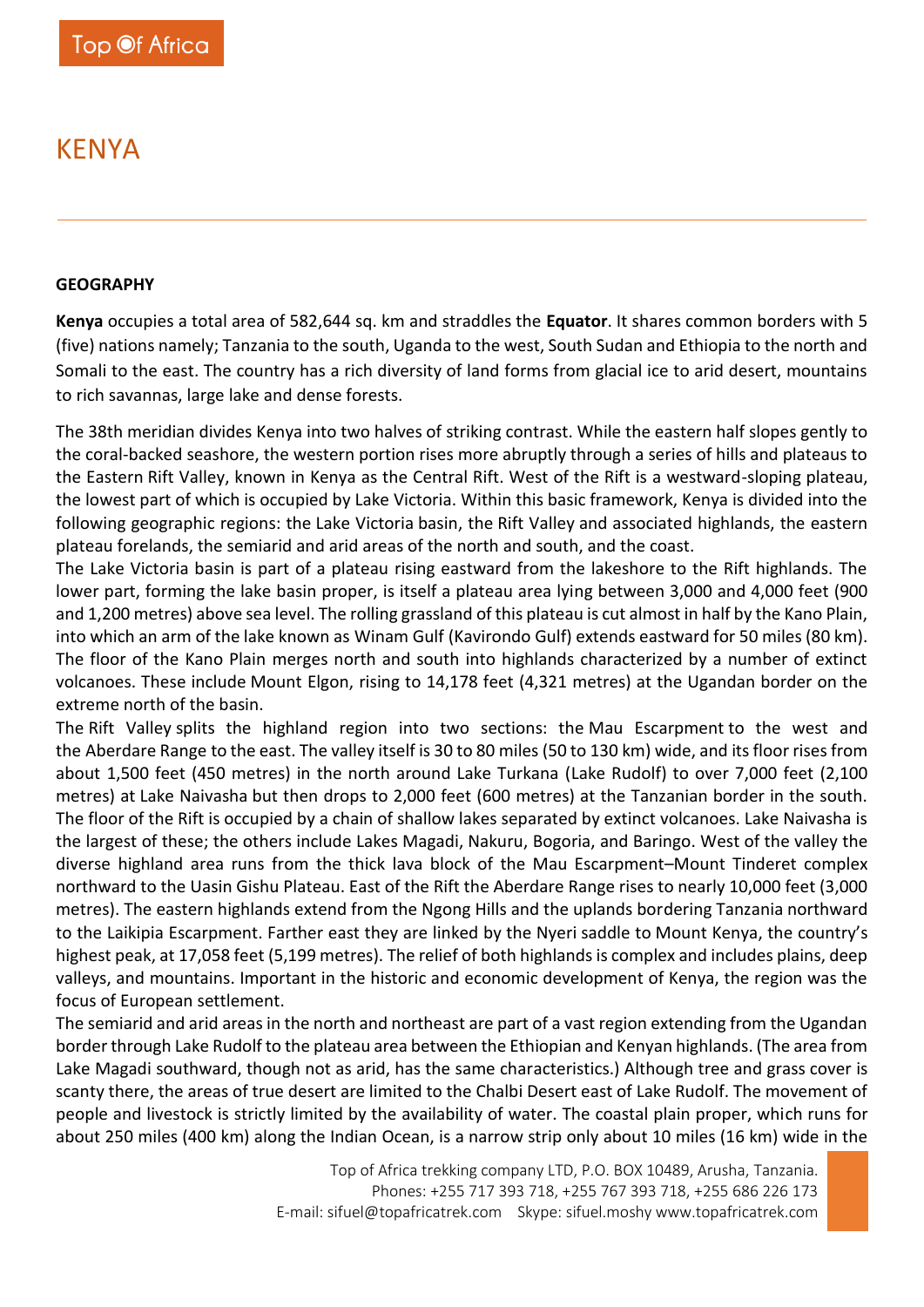south, but in the [Tana River](https://www.britannica.com/place/Tana-River-Kenya) lowlands to the north it broadens to about 100 miles (160 km). Farther northeast it merges into the lowlands of Somalia. The excellent natural harbours include that of [Mombasa,](https://www.britannica.com/place/Mombasa) which is one of the best in East Africa.

# **CLIMATE**

Seasonal climatic changes are controlled by the large-scale pressure systems of the western Indian Ocean and [adjacent](https://www.merriam-webster.com/dictionary/adjacent) landmasses. From December to March, northeast winds predominate north of the Equator, while south to southeast winds dominate south of it. These months are fairly dry, although rain may occur locally. The rainy season extends from late March to May, with air flowing from the east in both hemispheres. From June to [August](https://www.merriam-webster.com/dictionary/August) there is little precipitation, and southwest winds prevail north of the Equator as southeast winds prevail in the south.

In the Lake Victoria basin, annual precipitation varies from 40 inches (1,000 mm) around the lakeshore to more than 70 inches (1,800 mm) in the higher elevations in the eastern areas. The lakeshore has excellent agricultural potential because it can expect 20 to 35 inches (500 to 900 mm) in most years. Daily maximum temperatures range from 80 °F (27 °C) in July to 90 °F (32 °C) in October and February. In the Rift Valley, average temperatures decrease from about 84 °F (29 °C) in the north to just over 61 °F (16 °C) around Lakes Nakuru and Naivasha in the south. The adjacent highlands are generally moderate, with average temperatures ranging between 56 and 65 °F (13 and 18 °C). The floor of the Rift Valley is generally dry, while the highland areas receive more than 30 inches (760 mm) of rain per year. The reliable precipitation and fertile soils of the Mau Escarpment form the basis for a thriving agricultural sector. In the eastern plateau region, annual precipitation in most areas averages 20 to 30 inches (500 to 760 mm), although agriculture is hampered by extremely variable precipitation. The semiarid and arid regions of northern, northeastern, and southern Kenya have high temperatures but very erratic precipitation. Most places experience average temperatures of 85 °F (29 °C) or more, while annual precipitation is only about 10 inches (250 mm) in the north and less than 20 inches (500 mm) in the south. In most parts of the coast, average temperatures exceed 80 °F (27 °C) and relative humidity is high year-round. From the humid coast, where annual precipitation is between 30 and 50 inches (760 and 1,270 mm), precipitation decreases westward to about 20 inches (500 mm) per year.

**Best times to visit:**

A diverse geography means a variable climate across the country but Kenya is considered a year-round destination for both safaris and beach holidays.

Most [Kenya safari](http://www.go2africa.com/location/226/why-go/kenya) destinations are at their **best between January and the end of March**; the climate is mild, mostly dry and game viewing is at its peak. Naturally, this time is considered the best time to go to Kenya on safari but a rainy season visit - between mid-March to June and again between October and December - is well worth considering in order to avoid the peak-season crowds and to take advantage of cheaper, offseason rates on accommodation and tours.

If however it's a case of choosing when to go to Kenya for the [Masai Mara wildebeest migration,](http://www.go2africa.com/holiday-type/7210/why-go/migration-safari) then **go between mid-August and late October** when the herds have returned from their months in Tanzania's Serengeti.

The best time to visit [Kenya beach destinations](http://www.go2africa.com/location/7198/why-go/kenya-beaches) is a moot point: Kenya's Indian Ocean coast is hot and humid all year round and rain can fall at any time. We would however recommend **avoiding the coast during the mid-March to late May** season when temperatures and rainfall are at their highest.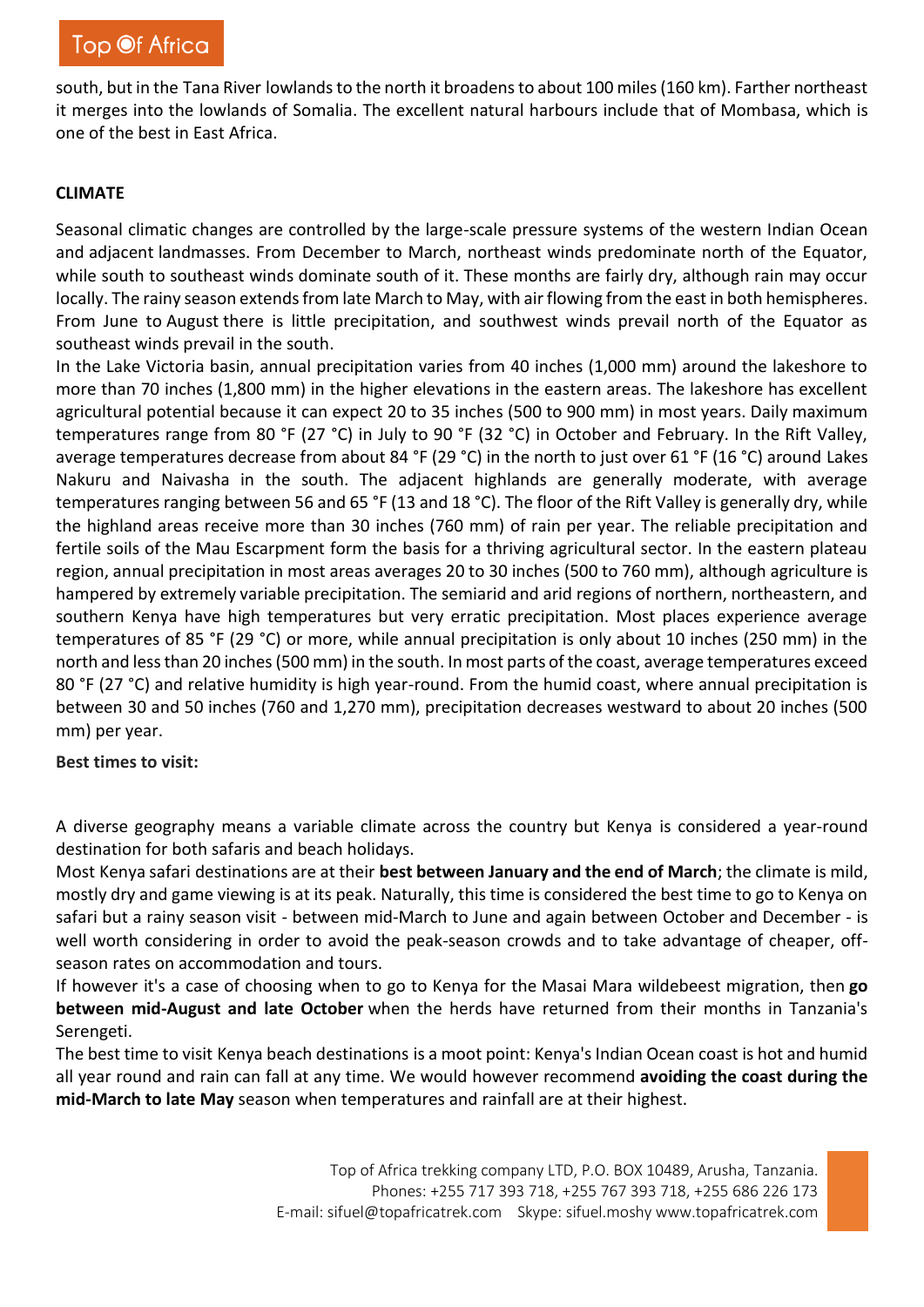

### **TIME**

 $GMT + 3$  hrs

### **ELECTRICITY**

240 Volts AC, 50 – 60 Hz

### **LANGUAGE**

Kiswahili & English

#### **MONEY**

**Kenya's currency**, the Kenyan shilling (Ksh), is a colonial legacy based on the old British currency (as in predecimal Britain, Kenyans occasionally refer to shillings as "bob''). There are notes of Ksh1000, 500, 200, 100 and 50, and coins of Ksh20, 10, 5, 1 and 50 cents (half a shilling). In Kenya, prices are indicated either by Ksh or by the /= notation after the amount (500/= for example).

Because the Kenya shilling is a weak currency, prices for anything connected to the tourist industry tend to be quoted in **US dollars**. Cash dollars, together with British pounds and euros, are invariably acceptable, and often preferred, as payment. People often have calculators and know the latest exchange rates. If you take US dollar bills to Kenya, be sure they are less than five years old as they won't be exchangeable in many places and the control of the control of the control of the control of the control of the control of the control of the control of the control of the control of the control of the control of the control of the control of t

While most **prices** are given in Kenyan shillings or US dollars, the occasional use of euros or pounds sterling reflects the way hotels and tour operators price their services.

The best way to carry your money is in the form of **plastic**. Credit and debit cards are more secure than cash, can be used to withdraw cash from **ATMs** and increasingly to buy things. Visa and MasterCard are the most common, but Cirrus and Plus cards are also accepted at some ATMs. Also useful are pre-paid currency cards (also known as travel money cards or cash passports) affiliated with Visa and MasterCard, which can also be used to withdraw money at ATMs. As well as at banks, ATMs can also be found at petrol stations and shopping malls. On the street, always find one inside a secure booth or with a guard on duty. ATMs usually offer the best rate of exchange, but home banks charge a fee for withdrawing cash from a foreign ATM and there may be a daily limit. Visa and MasterCard are widely accepted for tourist services such as upmarket hotels, curio shops and restaurants, flights, safaris and car rental. There's usually a five-percent mark-up on top of the price for the cost of the transaction to the company.

### **VISA**

Most nationals, including British, US, Australian, New Zealand and EU passport-holders, need **visas** to visit Kenya. Nationals from a number of African countries are exempt, including South African passport-holders, who are allowed a visa-free stay of up to thirty days. Also ensure that your passport will remain valid for at least six months beyond the end of your projected stay, and that it has at least two blank pages for stamps – this is a requirement, not just a recommendation.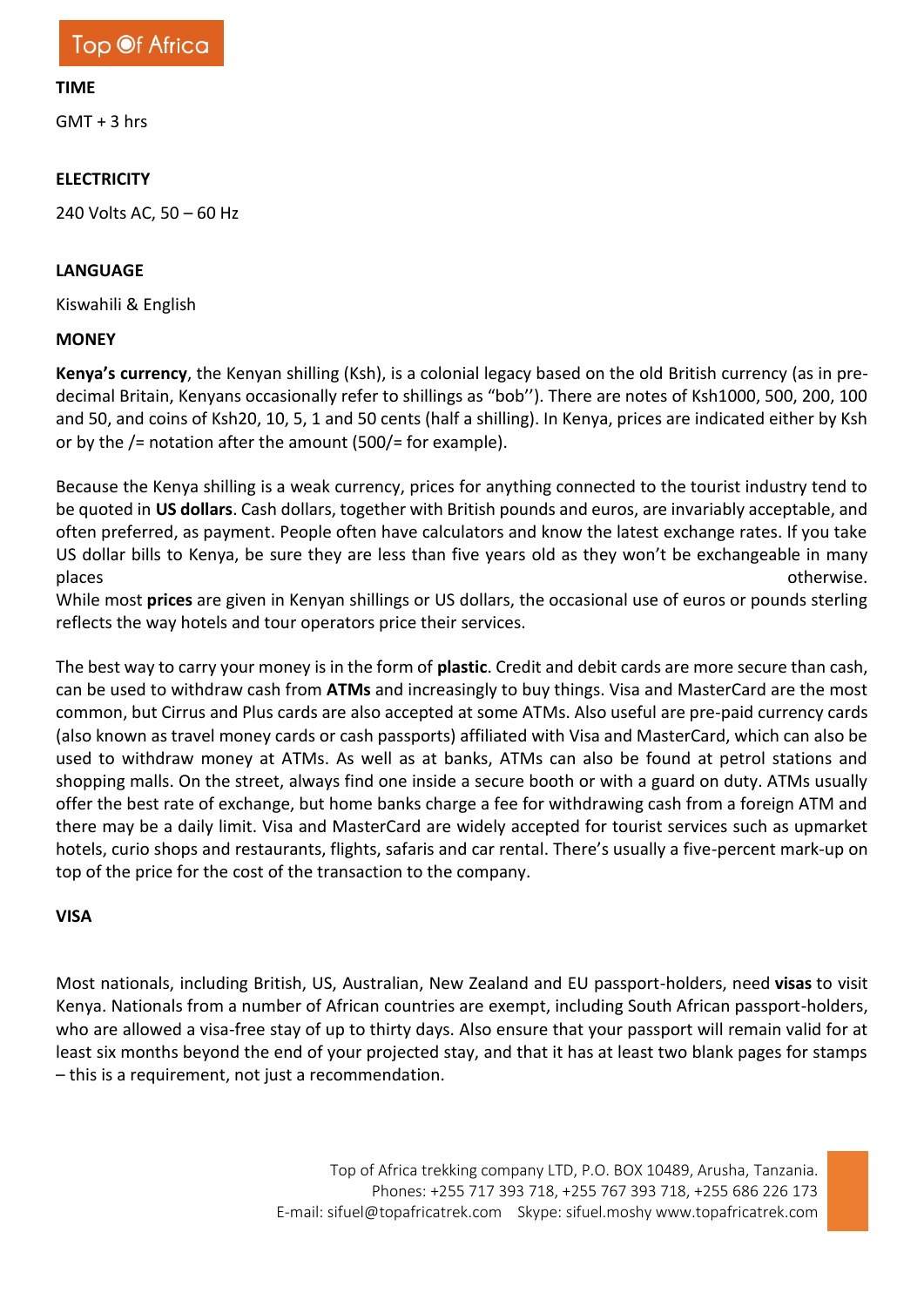# **Top Of Africa**

Visas can be obtained **in advance** from Kenyan embassies or high commissions, either in person or by post. A **single-entry visa** (valid for ninety days) costs \$50 or equivalent. A **transit visa** (allowing you to enter Kenya for a maximum of 72 hours before flying to a neighboring country) costs \$20 or equivalent. If you're not leaving the airport, a transit visa is not required. A **multiple-entry visa** costs \$100 and is valid for a year. In September 2015 a new **eVisa** service was introduced [\(evisa.go.ke\)](http://evisa.go.ke/evisa.html) allowing you to upload your passport details and photo, pay for the visa in advance by credit card, and print out an approval form to take with you.

It is still usually easier to get your **visa on arrival**. No photos are required and you pay in cash (new notes) only.

A single-entry visa allows **re-entry** to Kenya after a visit to Uganda or Tanzania. For other trips beyond Kenya's borders, unless you have a multiple-entry visa for Kenya (obtainable only at an embassy or on arrival), you will need another visa to get back in.

If you intend to stay beyond the period written in your passport, you should renew the visitor's pass before it expires, assuming your visa is still valid, which should be free. If your visa is also about to expire, you'll need to buy a new one. You can stay in Kenya for a maximum of six months as a tourist, after which time you'll have to leave East Africa. **Visitor's pass and visa renewals** can be done at the immigration offices in Nairobi, Mombasa, Lamu, Malindi and Kisumu.

# TRANSPORT

# By plane

[Kenya Airways](http://www.kenya-airways.com/) (KQ) is the national airline. KQ has extensive regional Johannesburg-South Africa, Harare-Zimbabwe, Cairo-Egypt, Entebbe-Uganda, Accra-Ghana, etc) and international connections (Dubai-UAE, London-UK, Amsterdam-Netherlands, Mumbai-India, etc). It is also a SkyTeam associate member.

Kenya has four International airports:

- Jomo Kenyatta International Airport (NBO) in [Nairobi](http://wikitravel.org/en/Nairobi). Approximately twenty minutes from the main business district.
- Moi International Airport in [Mombasa](http://wikitravel.org/en/Mombasa).
- Kisumu International Airport [Kisumu](http://wikitravel.org/en/Kisumu) the main airport connecting western Kenya with the world.
- [Eldoret](http://wikitravel.org/en/Eldoret) International Airport (local flights and cargo only).

Jomo Kenyatta is the primary arrival point for visitors flying into Kenya. There are excellent flight connections provided by KQ to major tourist destinations such as Mombasa, Kisumu and Malindi.

### By train

Train services link only Kenya's major cities. There is no passenger train service linking Kenya with neighbouring countries, though there are cargo lines.

### By car

Roads are mostly in good condition accessible and paved in all but the most remote regions of the country, especially in the North Eastern Region. All neighbouring countries can be accessed including Ethiopia via the border town of [Moyale,](http://wikitravel.org/en/Moyale) Uganda via Busia or Malaba, and Tanzania via Namanga.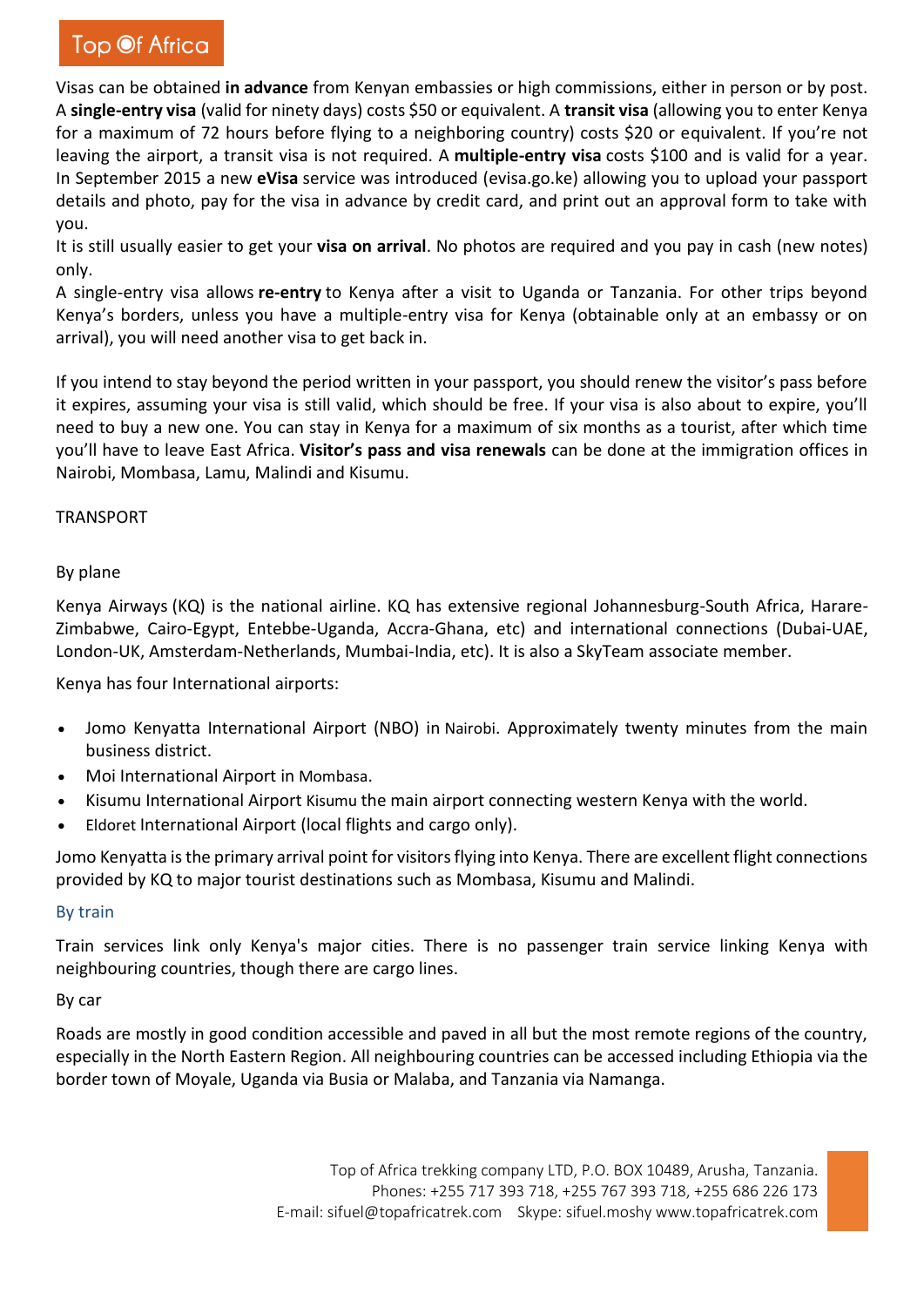# **Top Of Africa**

The Country is crisscrossed by a wide highway network, this includes:- A104- This links Nairobi to Uganda and Tanzania A109- Mombasa - Nairobi A2-Nairobi to The Northern Ethiopian Border A1-From the Southern Sudanese border, Through western Kenya to Tanzania

Beware of overland routes coming through the northern deserts as these are essentially lawless regions. Most vehicles travelling through the area travel via armed convoy.

By bus

Regular bus services operate between:

Nairobi (Kenya) & Arusha (Tanzania); Nairobi (Kenya) & Kampala (Uganda); Mombasa (Kenya) & Dar-es-Salaam (Tanzania); Kisumu (Kenya) & Kampala (Uganda);

Reliable bus services on these routes include Kampala Coach, Easy Coach, Crown Buses, Modern Coast, Mash, among others.

From Arusha, Tanzania you can get use many shuttle services. Some of the reliable ones are Riverside Shuttle as well as Impala Shuttle. The shuttles have regular daily trips between Marangu, Moshi, Arusha, Nairobi International Airport and Nairobi City. These are scheduled twice a day. These are more recommended for safety and is the fastest way to get to Nairobi by bus. Bookings can now be made in advance for the two shuttles mentioned online at [BusAfrica.](http://www.busafrica.net/)

# **EAT**

In any **hoteli** (cheap local café-restaurant) there is always a list of predictable dishes intended to fill customers' stomachs. Potatoes, rice and especially **ugali** (a stiff, cornmeal porridge) are the national staples, eaten with chicken, goat, beef, or vegetable stew, various kinds of spinach, beans and sometimes fish. Portions are usually gigantic; half-portions (ask for *nusu*) aren't much smaller. But even in small towns, more and more cafés are appearing where most of the menu is fried – eggs, sausages, chips, fish, chicken and burgers. The standard blow-out feast for most Kenyans is a huge pile of **nyama choma** (roast meat, usually goat, beef or mutton). *Nyama choma* is usually eaten at a purpose-built *choma* bar, with beer and music the standard accompaniments, and *ugali* and greens optional. You go to the kitchen and order by weight (half a kilo is plenty), direct from the butcher's hook or out of the fridge. After roasting, the meat is brought to your table on a wooden platter, chopped to bite-size with a sharp knife, and served with crunchy salt and *kachumbari* – tomato and onion relish. **Snacks**, which can easily become meals, include samosas, chapattis and miniature kebabs (mishkaki). Also look out for *mandaazi* (sweet, puffy, deep-fried dough cakes), and *mkate mayai*("bread of eggs" in Swahili), a light wheat-flour pancake wrapped around fried eggs and minced meat, usually cooked on a huge griddle. Snacks sold on the street include cassava chips, roasted corncobs, and, in country areas, at the right time of year, if you're lucky, roasted termites (which go well as a bar snack with beer). **Breakfast** varies widely. Standard fare in a *hoteli*, or in the dining room of a B&L, consists of sweet tea and a chapatti or a doorstep of white bread thickly spread with margarine. Modest hotels offer a "full breakfast" of cereal, eggs and sausage, bread and jam and a banana, with instant coffee or tea. If you're staying in an upmarket hotel or safari lodge, breakfast is usually a lavish acreage of hot and cold buffets that you can't possibly do justice to.

# **DRINK**

The national beverage is **chai** – tea. Universally drunk at breakfast and as a pick-me-up at any time, the traditional way of making it is a weird variant on the classic British brew: milk, water, lots of sugar and tea

> Top of Africa trekking company LTD, P.O. BOX 10489, Arusha, Tanzania. Phones: +255 717 393 718, +255 767 393 718, +255 686 226 173 E-mail: sifuel@topafricatrek.com Skype: sifuel.moshy www.topafricatrek.com

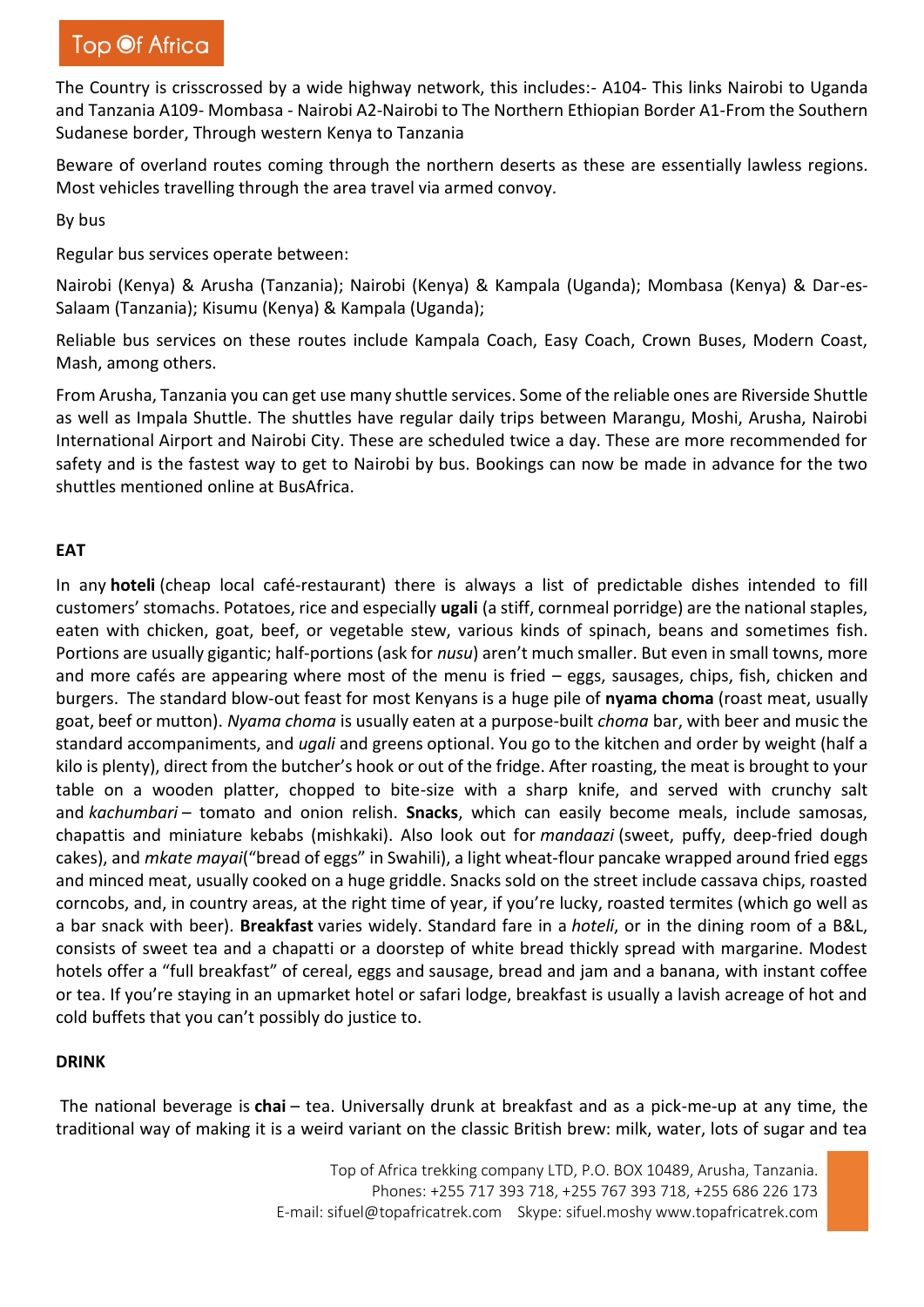# **Top Of Africa**

leaves are brought to the boil in a kettle and served scalding hot (*chai asli*). It must eventually do diabolical dental damage, but it's quite addictive and very reviving. The main tea-producing region is around Kericho in the west, but the best tea tends to be made on the coast. These days, tea is all too often a tea bag in a cup, with hot water or milk brought to your table in a thermos. **Coffee**, despite being another huge Kenyan export, is often just instant coffee granules if ordered in a cheap hotel or restaurant. However local chains of American-style coffee shops have sprung up in Nairobi, Mombasa and Nakuru and it's steadily getting easier to order a latte or cappuccino, often accompanied by a swoosh of air-conditioning and free wi-fi. Prices reflect the modern interiors and the baristas' professional training, and an espresso will cost at least Ksh200 and a frothy coffee up to Ksh400. Nevertheless, the coffee is often excellent, and many chains such as*Java House* and *Dorman's* also sell packets of Kenya-produced coffee beans. Breakfast with a good cafetière of the excellent local roast is also increasingly the norm, especially in upmarket places. **Soft drink**s (sodas) are usually very cheap, and crates of Coke, Fanta and Sprite find their way to the wildest corners of the country. The Krest brand (also produced by Coca-Cola) produces a good bitter lemon, tonic and soda, but their ginger ale is a bit watery and insipid; Stoney ginger beer has more of a punch. Fresh fruit **juices** are available in the towns, especially on the coast (Lamu is fruit-juice heaven). Passion fruit or mango, the cheapest, are excellent, though nowadays are likely to be watered-down concentrate. Some places serve a variety: you'll sometimes find carrot juice and even tiger milk, made from a small tuber (the tiger nut or Spanish *chufa*). Minute Maid is the most popular commercial juice brand (again also owned by Coca-Cola), and comes in small 300ml and large one-litre cartons in various flavours. Their drinks are available at supermarkets and many petrol station shops, along with fizzy soft drinks. Plastic-bottled **spring water** is relatively expensive but widely available in 300ml, 500ml and one-litre bottles. Mains water used to be very drinkable, and in some places still is, but it's safer to stick with bottled

If you like **lager**, you'll find Kenyan brands generally good. Brewed by East African Breweries, the main lagers are Tusker and White Cap (both 4.2 percent) and Pilsner (4.7 percent), sold in half-litre bottles, with Tusker Malt (5.2 percent) in 300ml bottles. While Tusker Malt is fuller-flavoured, Tusker, White Cap and Pilsner are all light, slightly acidic, fairly fizzy, well-balanced beers that most people find very drinkable when well chilled. East African Breweries also produce a head-thumping 6.52 percent-alcohol version of Guinness. A number of slightly pricier (about ten percent more) imported beers are also available, mostly under the umbrella of South Africa's SABMiller, including Castle Lager, Castle Milk Stout, Castle Lite and US brand Miller Genuine Draft. Also look out for South Africa-produced Savanna Dry, a clear, refreshing and dry-tasting cider that is usually thrown into cool boxes along with the beer for sundowners at safari lodges. Most of the usually familiar **wines** sold in Kenya come from South Africa and Chile, with Italy, California, France and Spain also featuring. Locally made wines struggle a little, but Rift Valley Winery makes the increasingly well-known Leleshwa [\(leleshwa.com\)](http://leleshwa.com/).

**Kenya Cane** (white rum) and **Kenya Gold** (a coffee-flavoured liqueur) deserve a try, but they're nothing special. One popular Kenyan cocktail to sample is the **dawa** ("medicine") – a highly addictive vodka, white rum, honey and lime juice mix, poured over ice and stirred with a sugar stick. There's a battery of laws against **home brewing** and distilling, perhaps because of the loss of tax revenue on legal booze, but these are central aspects of Kenyan culture and they go on. You can sample *pombe* (bush beer) of different sorts all over the country. It's as varied in taste, colour and consistency as its ingredients: basically fermented sugar and millet or banana, with herbs and roots for flavouring. The results are frothy and deceptively strong.

On the coast, where coconuts grow most plentifully, merely lopping off the growing shoot produces a naturally fermented, milky-coloured **palm wine** (*mnazi* or *tembo*), which is indisputably Kenya's finest